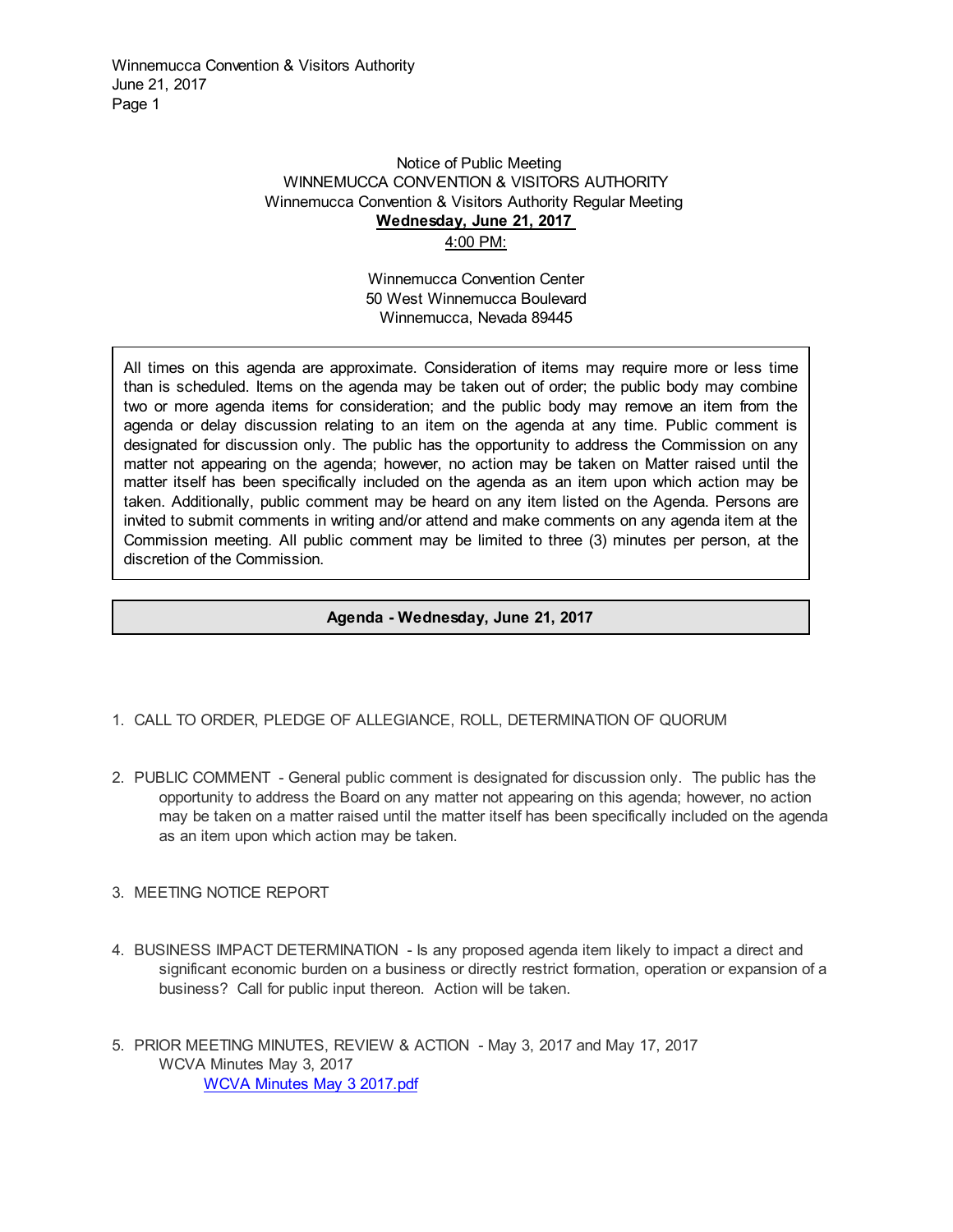Winnemucca Convention & Visitors Authority June 21, 2017 Page 2

> WCVA Meeting Minutes May 17, 2017 [WCVA Minutes May 17 2017.pdf](https://legistarweb-production.s3.amazonaws.com/uploads/attachment/pdf/80168/WCVA_Minutes_May_17_2017.pdf)

6. CLAIMS REVIEW & ACTION Claims June 2017 [Claims June 2017.pdf](https://legistarweb-production.s3.amazonaws.com/uploads/attachment/pdf/79980/Claims_June_2017.pdf)

## 7. GENERAL BUSINESS

7.1 Accommodation Tax 9-month Refund Requests, for possible action Checketts (\$432), Harber (\$388.80), Leary (\$475.20), Gurst (\$468.25)

- 7.2 Change of July meeting date, for possible action
- 7.3 Paradise Valley Community Board, request for Small Community Grant funding, for possible action [Paradise Valley Request.pdf](https://legistarweb-production.s3.amazonaws.com/uploads/attachment/pdf/80118/Paradise_Valley_Request.pdf)
- 7.4 Kent Arrien, Humboldt County Shooting Park, request for Cooperative Funding, for possible action [Humb Co Shooting Park Request.pdf](https://legistarweb-production.s3.amazonaws.com/uploads/attachment/pdf/78023/Humb_Co_Shooting_Park_Request.pdf)
- 7.5 WEC Equine Center Project Update, for possible action
- 7.6 WEC Equine Center Project, approval of bids to complete civil work and site preparation, for possible action
- 7.7 WEC Equine Center Project, approval of professional fees to O. Kent Maher, for possible action
- 7.8 WEC Equine Center Project, approval of bids for the purchase and installation of building, for possible action

## 8. DIRECTOR'S REPORT

8.1 Financial Reports on WCVA Events, for discussion [RHR May 2017.pdf](https://legistarweb-production.s3.amazonaws.com/uploads/attachment/pdf/78357/RHR_May_2017.pdf)

[TCF May 2017.pdf](https://legistarweb-production.s3.amazonaws.com/uploads/attachment/pdf/78430/TCF_May_2017.pdf)

- 9. REVIEW SECRETARY & COUNSEL'S REPORT
	- 9.1 Review Report for June, for discussion [Counsel Report June 2017.pdf](https://legistarweb-production.s3.amazonaws.com/uploads/attachment/pdf/80193/Counsel_Report_June_2017.pdf)
	- 9.2 Chamber of Commerce Report, for discussion [Chamber Report May 2017.pdf](https://legistarweb-production.s3.amazonaws.com/uploads/attachment/pdf/80194/Chamber_Report_May_2017.pdf)
	- 9.3 Update on delinquencies, possible request for authorization for disclosure of confidential information on one or more licensees, for possible action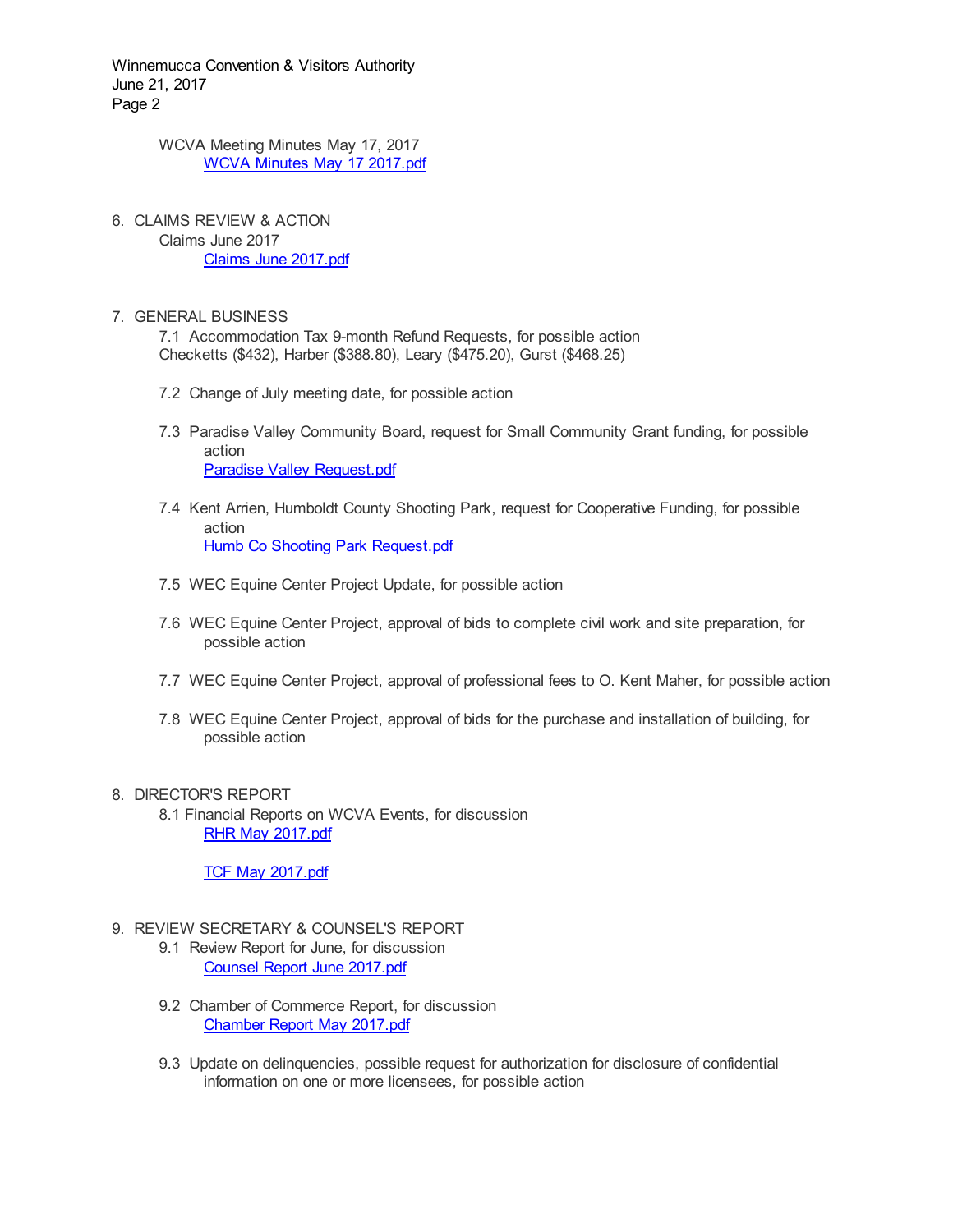- 9.4 Resolution on Run-A-Mucca lottery proceeds allocations for Gaming Control, for possible action
- 9.5 2017-2018 Budget Resolution; execute completed copy adopted May 3, 2017, for possible action
- 10. BOARD ADMINISTRATOR FINANCIAL REPORTS
	- 10.1 June Financial Reports, for discussion
	- 10.2 Budget Augmentations and Transfers FY 2017, for possible action
	- 10.3 Debt Report to County Debt Management Commission, for possible action
	- 10.4 Approval of 5-Year Capital Improvement Plan by Resolution, for possible action
	- 10.5 Room Tax Audit Report, for possible action
	- 10.6 Local Government Investment Pool Report [LGIP May 2017.pdf](https://legistarweb-production.s3.amazonaws.com/uploads/attachment/pdf/76469/LGIP_May_2017.pdf)
	- 10.7 Room Tax Report April 2017 [Room Tax Apr 2017.pdf](https://legistarweb-production.s3.amazonaws.com/uploads/attachment/pdf/76601/Room_Tax_Apr_2017.pdf)
	- 10.8 Fidelity Investment Statement May 2017 [Fidelity Statement May 2017.pdf](https://legistarweb-production.s3.amazonaws.com/uploads/attachment/pdf/78029/Fidelity_Statement_May_2017.pdf)
- 11. RURAL COMMUNITY PROJECT REPORTS
- 12. EVENTS COMPLEX/AG DISTRICT #3 REPORTS AND UPDATE
- 13. VARIOUS CONVENTION CENTER REPORTS, FOR DISCUSSION 13.1 Attendance Summary May 2017
	- [Attendance Summary May 2017.pdf](https://legistarweb-production.s3.amazonaws.com/uploads/attachment/pdf/74302/Attendance_Summary_May_2017.pdf)
	- 13.2 NV Energy Report [NV Energy.pdf](https://legistarweb-production.s3.amazonaws.com/uploads/attachment/pdf/74303/NV_Energy.pdf)
	- 13.3 Calendar of Events [Calendar of Events.pdf](https://legistarweb-production.s3.amazonaws.com/uploads/attachment/pdf/78425/Calendar_of_Events.pdf)
	- 13.4 Southwest Gas Report [Soutwest Gas Report.pdf](https://legistarweb-production.s3.amazonaws.com/uploads/attachment/pdf/78614/Soutwest_Gas_Report.pdf)
	- 13.5 2017 Run-A-Mucca Report [RunAMucca Registration Stats 2017.pdf](https://legistarweb-production.s3.amazonaws.com/uploads/attachment/pdf/79715/RunAMucca_Registration_Stats_2017.pdf)
	- 13.6 May 2017 WCVA Marketing Report [2017May\\_WCVA\\_MarketingReport.pdf](https://legistarweb-production.s3.amazonaws.com/uploads/attachment/pdf/79713/2017May_WCVA_MarketingReport.pdf)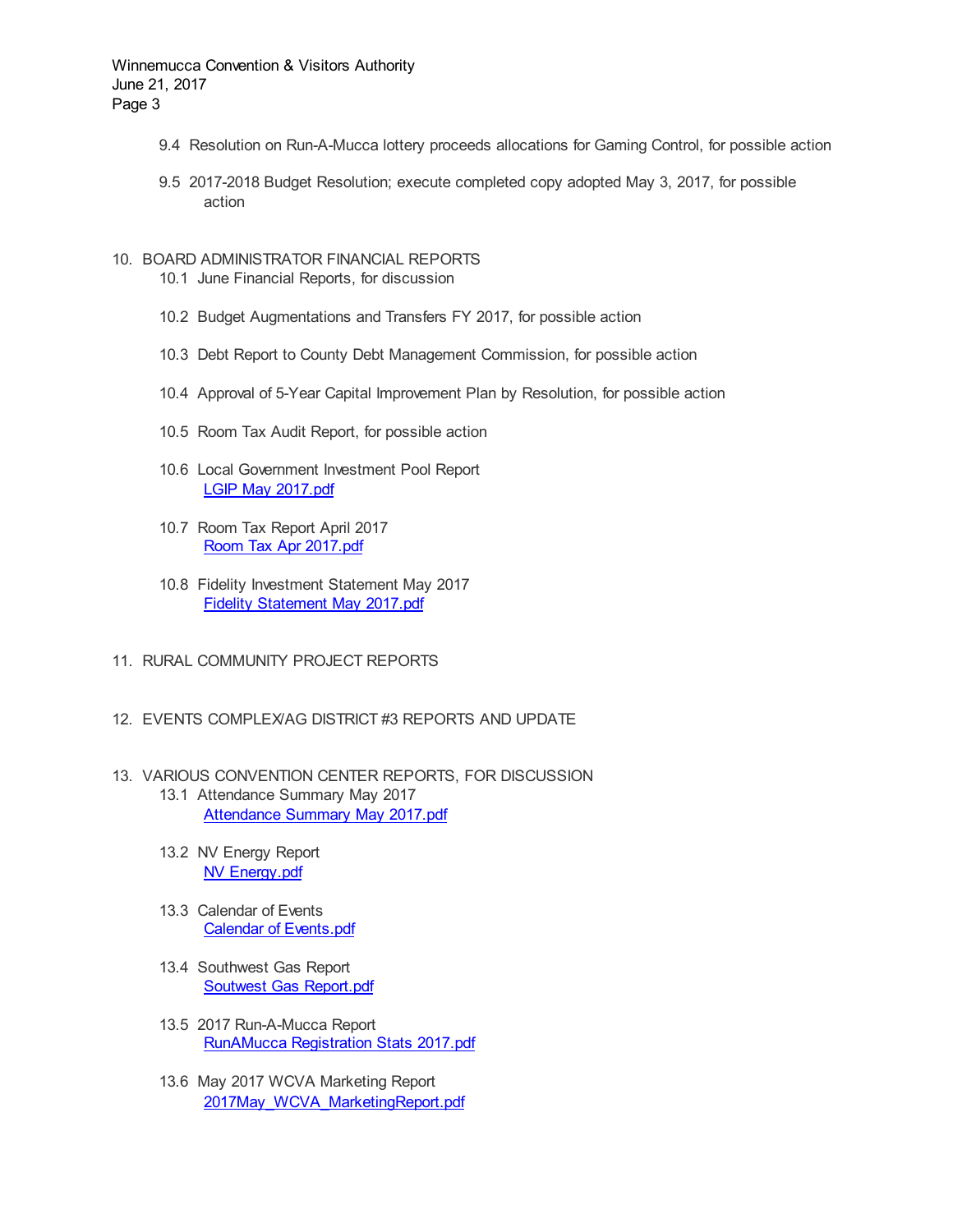Winnemucca Convention & Visitors Authority June 21, 2017 Page 4

14. PUBLIC COMMENT - General public comment is designated for discussion only. The public has the opportunity to address the Board on any matter not appearing on this agenda; however, no action may be taken on a matter raised until the matter itself has been specifically included on the agenda as an item upon which action may be taken.

15. ADJOURNMENT

**NOTICE: The County Com m ission m ay close the m eeting to receive inform ation from legal counsel pursuant to Nevada Revised Statutes 241.015**